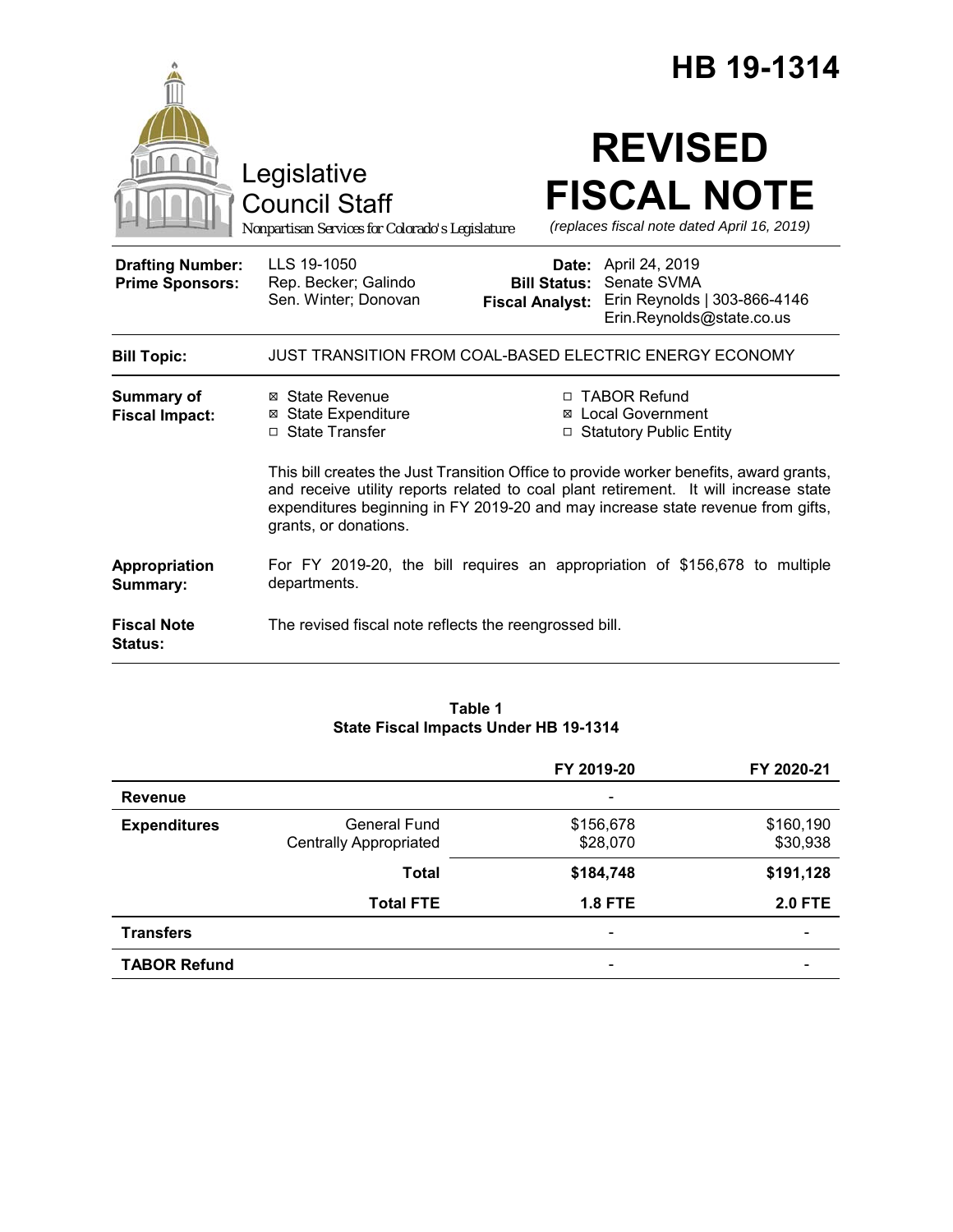## **Summary of Legislation**

In order to assist coal transition workers and communities, the bill creates the Just Transition Office in the Division of Employment and Training as a type 2 transfer in the Colorado Department of Labor and Employment (CDLE). Beginning in 2025, the director-led office will administer benefits to coal transition workers and grants to eligible coal transition communities.

**Definition of coal transition worker and communities.** A coal transition worker is any state resident laid-off from employment in a coal mine, coal-fueled electrical power generating plant, or the manufacturing and transportation supply chains of either on or after the bill's effective date. Coal transition communities are defined as municipalities, counties, or regions that have been affected in the previous 12 months or that demonstrate an impact within the next 36 months by the loss of 50 or more jobs from a coal mine, coal-fueled electrical power generating plant, or the manufacturing and supply chains of either.

**Just Transition Office director and duties.** The office director is appointed by the director of the Division of Employment and Training in CDLE. The office is created to:

- estimate the timing and location of facility closures and job layoffs in coal-related industries and their impact on affected workers, businesses, and coal transition communities;
- make preliminary recommendations as to how the office can most effectively respond to these economic dislocations;
- make eligibility determinations and award benefits to workers;
- establish criteria and amounts for grants and award grants to eligible communities;
- leverage additional state and federal resources; and
- engage in relevant administrative proceedings, such as matters before the Public Utilities Commission, the Air Quality Control Commission, and the General Assembly.

**Worker benefits.** Once a determination has been made qualifying a coal transition worker, that worker is eligible for:

- transition benefits equivalent in type, amount, and duration to federal benefits under the Trade Adjustment Assistance Act;
- a wage differential benefit for three years; and
- associated employment and training services.

**Eligible entities for grants.** If funding is available after providing worker benefits, grants may be awarded to eligible entities including:

- an economic development district;
- a county, municipality, city and county, or other political subdivision of the state;
- an Indian tribe:
- an apprenticeship program that is registered with the U.S. Department of Labor or a state apprenticeship council;
- an institution of higher education; and
- a public or private nonprofit organization or association.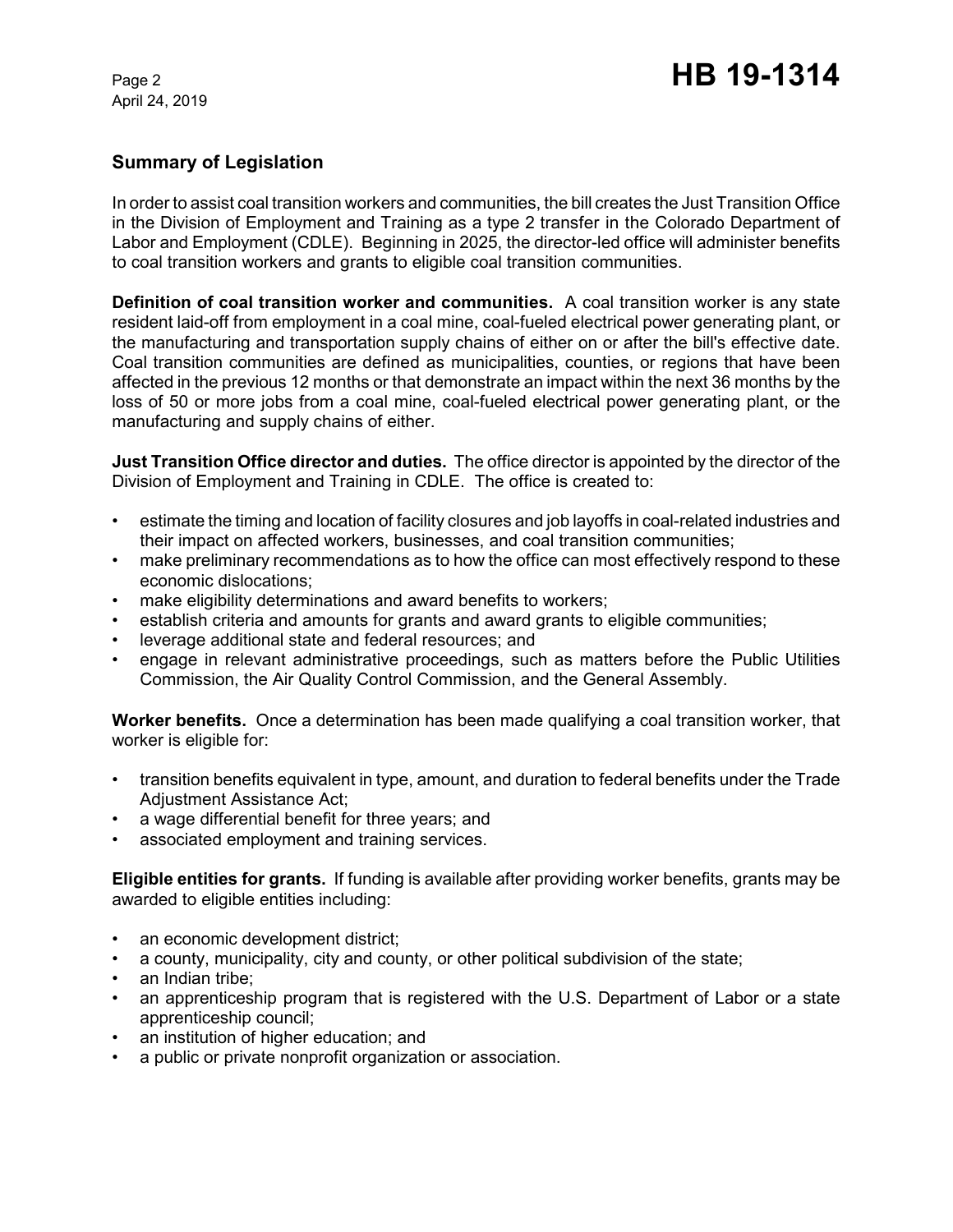**Transition plan requirements for coal-fueled utilities.** Electric coal-fueled utilities with a nameplate rating of at least 50 megawatts are required to submit a workforce transition plan to the office at least 90 days before the retirement of the facility. The plan must detail number of workers who will be laid-off; their job classifications; offers of other employment to these workers; and scheduled facility retirements. If a replacement electric generating facility is planned, the report must also include information about job availability and job outsourcing.

**Advisory committee.** A 18-member advisory committee is created to assist the director with benefits, grants, and transition plans, and is required to meet at least quarterly. The advisory committee is repealed on September 1, 2025, pending a sunset review. Members include:

- the CDLE's executive director or a designee;
- the Office of Economic Development's director or a designee;
- the Colorado Energy Office's director or a designee;
- the Department of Local Affair's executive director or a designee;
- a Governor's Office representative;
- a Senator appointed by the President of the Senate;
- a Representative appointed by the Speaker of the House; and
- eleven members appointed by the director, including:
	- $\triangleright$  three representatives of coal transition workers;
	- $\rightarrow$  three representatives from different counties that each have at least fifty coal-impacted employees;
	- $\cdot$  three public members; and
	- $\triangleright$  two representatives of utilities operating coal-fueled electric generating units.

**Just Transition Cash Fund.** The bill creates the Just Transition Cash Fund which consists of money credited to the fund, any other money appropriated or transferred by the General Assembly, and may cover the direct and indirect costs of the office. The fund is subject to annual appropriation by the General Assembly.

## **Background**

**Coal transition workers.** According to the U.S. Bureau of Labor Statistics, there were 1,994 employees that would qualify under the bill as coal transition workers in 2017. On average, these employees made \$93,913 per year, as shown in Table 2. Table 2 does include transportation and supply chain workers that may be eligible for coal transition benefits under the bill, as the number of these workers cannot be determined.

| <b>Job Classification</b>              | <b>Number of Workers</b> | <b>Average Annual Wages</b> |
|----------------------------------------|--------------------------|-----------------------------|
| Coal Mining                            | 1,230                    | \$93,906                    |
| <b>Coal Mining Support Activities</b>  | 189                      | \$57,868                    |
| <b>Fossil Fuel Electric Generation</b> | 575                      | \$105,777                   |
| Total                                  | 1.994                    | \$93,913                    |

**Table 2 2017 Employment Data for Direct Coal Workers**

*Source: U.S. Bureau of Labor Statistics, Quarterly Census of Employment and Wages.*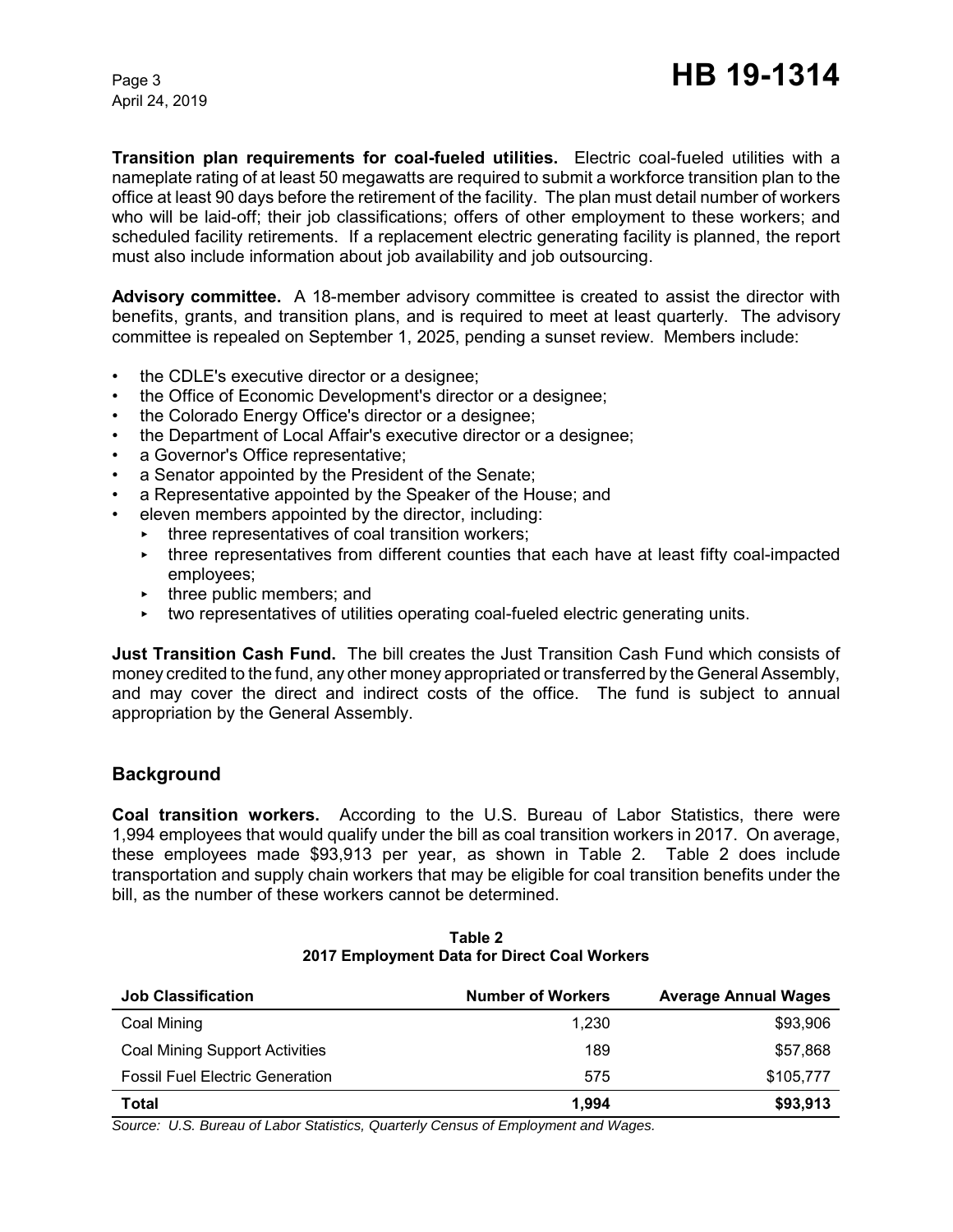**Coal transition communities.** Based on the same data from the U.S. Bureau of Labor Statistics, the following counties have at least 50 coal-impacted employees; detailed data is unavailable for municipalities:

- Delta
- Gunnison
- La Plata
- Moffat
- **Montrose**
- Rio Blanco
- Routt
- Weld

### **State Revenue**

The bill authorizes the CDLE to receive and expend gifts, grants, and donations, which are exempt from TABOR. No source of gifts, grants, or donations has been identified as of this writing.

### **State Expenditures**

The bill increases state General Fund expenditures by \$184,748 and 1.8 FTE in FY 2019-20 and \$190,210 and 2.0 FTE in FY 2020-21 in the CDLE. Expenditure impacts are outlined in Table 3 and discussed below.

|                                                 | FY 2019-20     | FY 2020-21     |
|-------------------------------------------------|----------------|----------------|
| <b>Department of Labor and Employment</b>       |                |                |
| <b>Personal Services</b>                        | \$131,992      | \$143,992      |
| <b>Operating Expenses/Capital Outlay</b>        | \$11,306       | \$1,900        |
| Legislative Per Diems and Travel Costs          | \$920          | \$920          |
| Advisory Committee Reimbursements and Per Diems | \$7,220        | \$7,220        |
| Meeting Costs                                   | \$5,240        | \$5,240        |
| <b>Computer Programming</b>                     |                |                |
| <b>Benefits and Grants</b>                      |                |                |
| Centrally Appropriated Costs*                   | \$28,070       | \$30,938       |
| <b>Total Cost</b>                               | \$184,748      | \$190,210      |
| <b>Total FTE</b>                                | <b>1.8 FTE</b> | <b>2.0 FTE</b> |

#### **Table 3 Expenditures Under HB 19-1314**

 *\* Centrally appropriated costs are not included in the bill's appropriation.*

**Department of Labor and Employment.** Beginning in FY 2019-20, the CDLE requires a full-time Program Manager and Administrator to staff the Just Transition Office. Standard operating expenses and capital outlay costs are included and first-year costs reflect the General Fund pay date shift.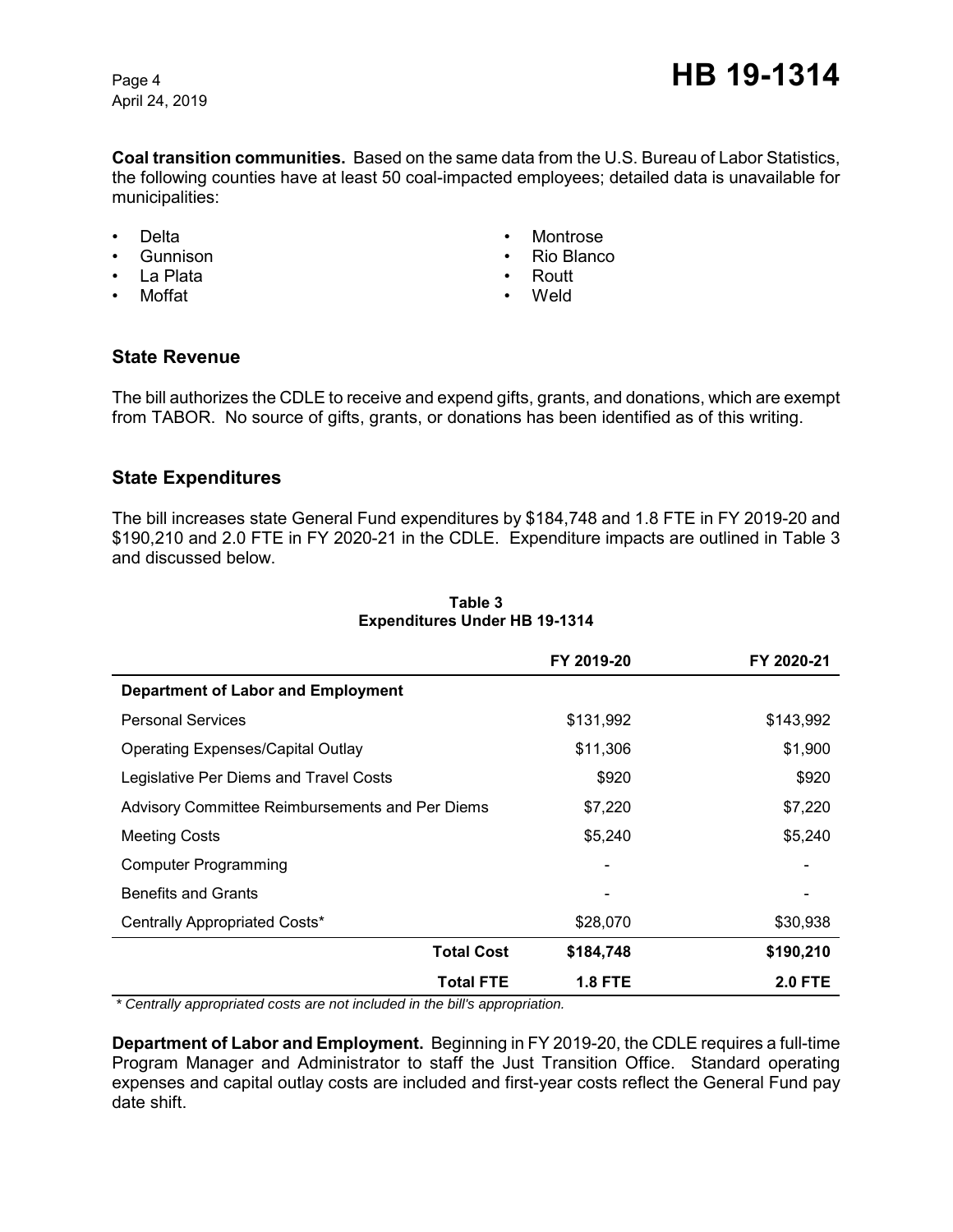- *Advisory committee.* The 2 legislative members and the 11 appointed members of the advisory committee are eligible for legislative per diems at half the current legislative per diem rate of \$110.73, which is \$55. All members, including ex officio members, are eligible for reimbursement of half of their actual and necessary expenses. Assuming the committee meets the required four times per year, these costs are estimated at \$920 for the Legislative Department, and \$7,220 for remaining committee members per year. The fiscal note also includes \$5,240 for meeting costs, which includes room rentals and catering. These costs will be incurred from FY 2019-20 until the advisory committee repeals pending a sunset review in FY 2025-26.
- *Computer programming.* CDLE will be required to update its Connecting Colorado database at an estimated cost of \$20,000, which reflects 160 hours of contract work at the hourly rate of \$125. It will also be required to create a system to track the wage differential benefit, for which costs have not yet been determined. It is anticipated that these systems would need to be in place by January 1, 2024, and that these costs will be incurred in FY 2023-24. Appropriations will be made through the annual budget process.
- *• Benefits and grants.* Beginning January 1, 2025, the actual benefits received by coal transition workers will depend on whether the worker finds replacement employment and the wage differential of the replacement employment. Coal transition communities may include a variety of entities and will be determined by the director. Actual expenditures will depend on the timing of facility retirement, number of employees, available replacement employment, and the amount of funding available, among other factors. Appropriations will be made through the annual budget process.

**Other state agencies.** The Office of Economic Development, the Colorado Energy Office, and the Governor's Office will have a workload increase to participate in the work of the advisory body. This can be accomplished within existing appropriations.

**Centrally appropriated costs.** Pursuant to a Joint Budget Committee policy, certain costs associated with this bill are addressed through the annual budget process and centrally appropriated in the Long Bill or supplemental appropriations bills, rather than in this bill. These costs, which include employee insurance and supplemental employee retirement payments, are estimated to be \$28,070 in FY 2019-20 and \$30,938 in FY 2020-21.

### **Local Government**

Local governments are eligible for grant funding under the bill beginning on January 1, 2025. As discussed in the Background section, at least eight counties may qualify for grants, which will increase revenue and expenditures in local governments that receive a grant under the bill.

## **Effective Date**

The bill takes effect upon signature of the Governor, or upon becoming law without his signature.